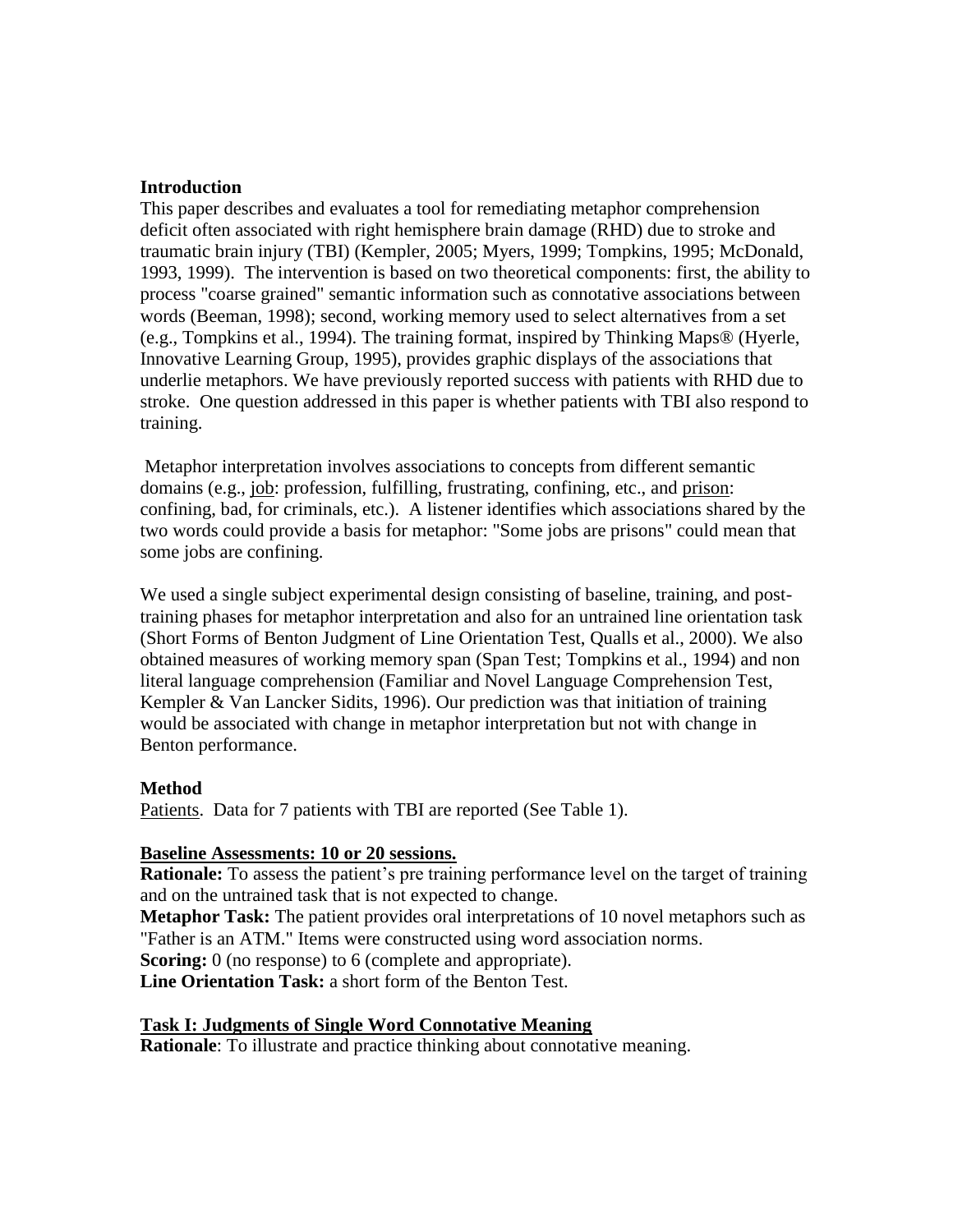**Task**: The patient is familiarized with the computer display and answers yes/no questions about 10 words. For example, "Think of the word 'father'. Is this word typically considered 'beautiful' …. 'strong' …. 'active' …. 'passive'?" **Scoring:** An item is "correct" if the patient responds promptly  $(< 5$  seconds). **Criterion**: Completion of 5 sets of 10 words each.

## **Task II: Judgments of Word Associations**

**Rationale**: To illustrate and practice judging typical associations. **Task**: The patient sees a target word and 5 possible associations and responds whether each association is appropriate or not. For example: "Is 'muffin' typically associated with 'moon'?" (Figure 1.)

**Scoring**: 1 point for correct, prompt (< 5 sec) responses (.5 points if delayed). **Criterion for this and later tasks**: 90% x 3 sets or completion of 5 sets of 10 words each.

## **Task III: Generation of Word Associations**

**Rationale:** To practice generating 5 associations to a target. **Task**: Patient must generate 5 associations to fill empty bubbles linked to a target word (central bubble).

If the patient is unable to generate associations or if he or she generates personalized associations, the examiner provides cues and redirects as needed by returning to the set of 10 questions listed under Task I.

**Scoring**: 1 point for each correct, prompt association excluding personalized responses (.5 point if delayed).

## **Task IV: Judgment of Patient-Generated Associations to Link 2 Words**

**Rationale**: To practice generating associations and evaluating appropriateness of associations between 2 words.

**Task**: A) The patient generates 5 accurate associations to Word 1. B) The patient is shown Word 2 and C) is asked whether the associations for Word 1 can also be associated to Word 2. Ideally, some will and others will not. If no associations overlap, the patient is cued to generate additional associations. (Figure 2.)

**Scoring**: 1 point for generating 2 common associations, .5 point for a single association.

## **Task V: Selection of Appropriate Metaphor Ground from Candidate Dual Associations**

**Rationale**: To practice selecting the basis for a metaphor from a set of candidates. **Task**: The patient views a metaphor within a double bubble map and selects the appropriate interpretation from 3 choices (correct, literal, close substitution using another metaphor). For "The child is a weed", the alternatives are A) The child plays outside in the backyard.

B) The child is a pesky plant that grows in a garden.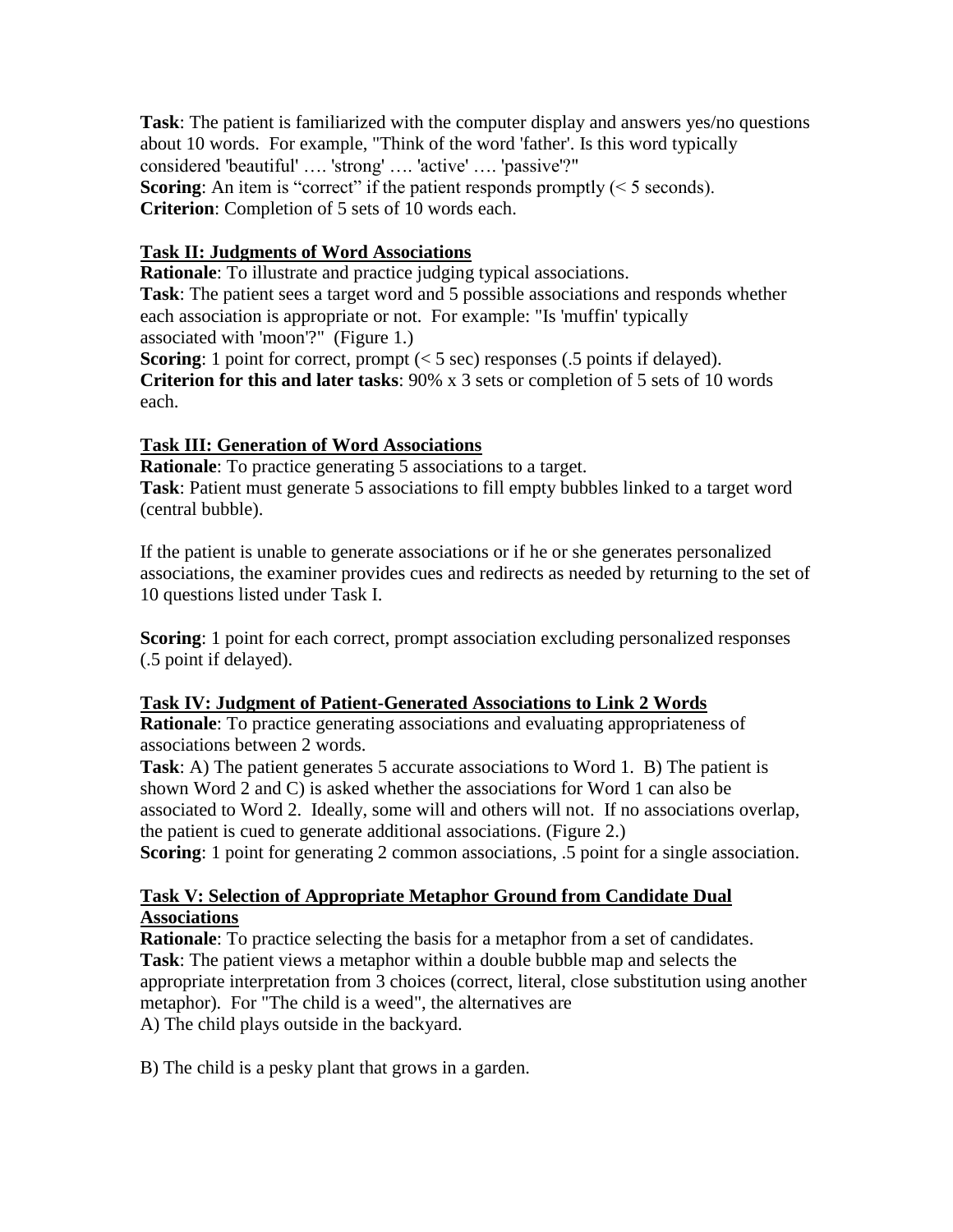C) The child grows very quickly.

**Scoring**: 1 point for each correct, prompt response (.5 point if delayed).

#### **Results and Discussion.**

Patients had little trouble with the first two tasks. Some patients had much more difficulty on Tasks III and IV that call on skills such as word generation and word comparisons, which are often impaired following brain-damage.

We use two approaches to assessing the selective effect of training on metaphor interpretation.

The first approach used regression. A patient's score (metaphor interpretation, Benton) for each session was the dependent variable. Predictor variables included (X1) session number (two sessions per week) to code gradual improvement over time starting during the baseline phase and continuing through the training phase, and (X2) a dummy-coded variable to distinguish baseline sessions from all later sessions starting with initiation of training. A significant regression weight for X2 indicates a change linked to training that is distinct from any steady improvement over sessions.

We also use a bootstrapping or simulation procedure (Borckardt et al., 2008). The software computes the autocorrelation (lag 1, i.e., the degree of non independence) for the entire set of observations and, then, under the null hypothesis of no effect of training, draws (from a normal population) a very large number (e.g., 10,000) of random samples of pre and post-treatment data with the identified level of autocorrelation. The obtained effect of training is indexed by Pearson's r calculated using pre versus post initiation of training as the X variable and Metaphor (or Benton) performance as the Y variable. The software provides probabilities for different sizes of training effects under the null hypothesis.

Results, shown in Table 2, demonstrate that many patients with TBI who are years post injury can tolerate and benefit from cognitive-linguistic training. Two patients (M11, M18) who responded best to the training according to the regression analysis also yielded significant results by bootstrapping analysis. Another 3 patients (M5, M13, and M14) showed reliable effects of training by bootstrapping test, but not according to the multiple regression analyses.

One severely impaired patient (M19) showed no significant effect of training on metaphor and also showed a significant decline over sessions on Benton scores. She reported disliking the Benton task and over sessions appeared to lose focus whenever asked to complete the Benton test.

The remaining patient, M20, showed only weak effects of training on metaphor interpretation and no effects on Benton performance.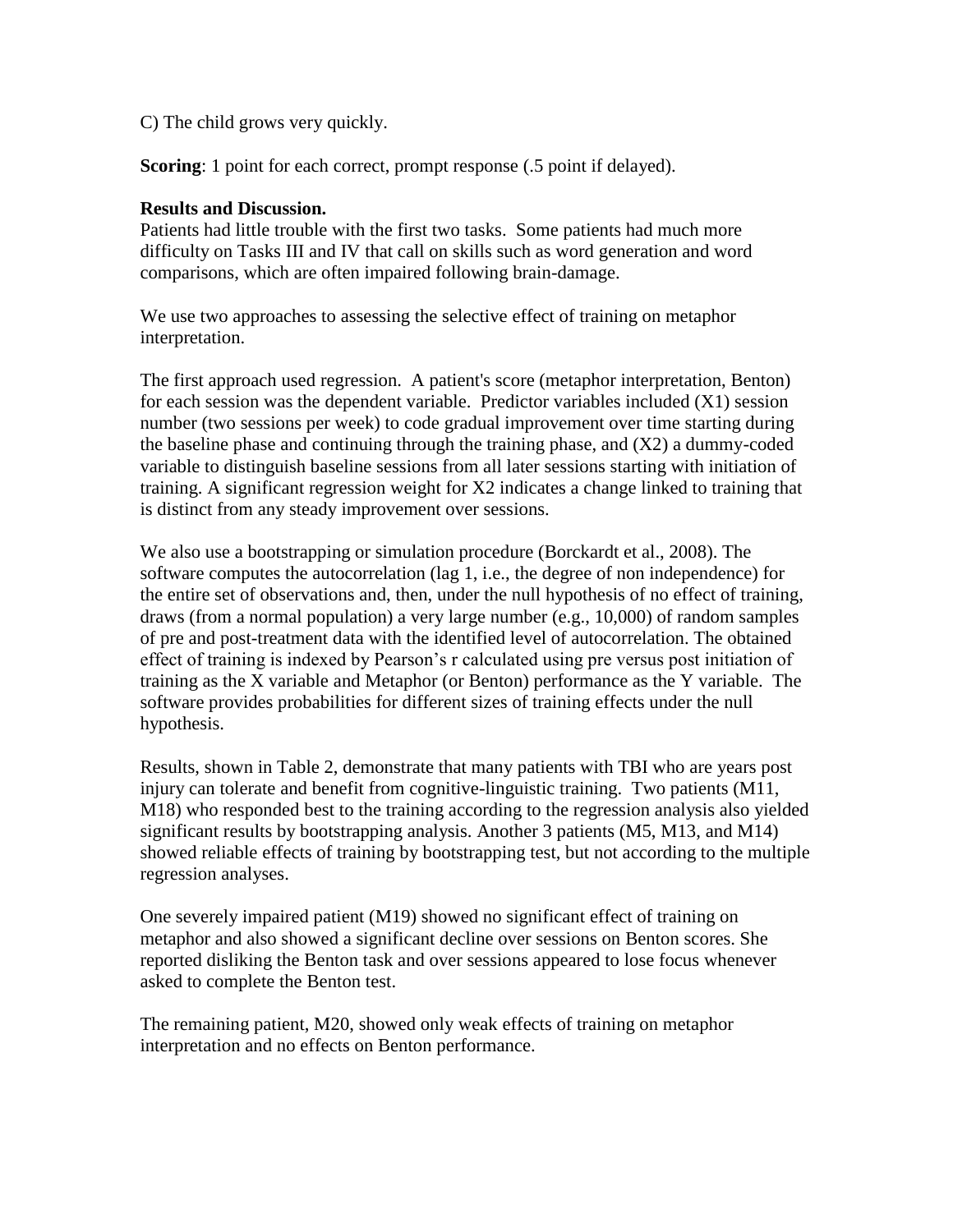The discussion will examine individual patient results and discuss the role of initial level of severity, working memory, fading of training gains, and generalization of training effects to other measures of communication.

### **References**

Beeman, M. (1998). Coarse semantic coding and discourse comprehension. In M. Beeman & C. Chiarello (Eds.), Right hemisphere language comprehension. Perspectives from cognitive neuroscience (pp. 255-284). Mahwah, NJ: Erlbaum.

Borckardt, J. J., Nash, M. R., Murphy, M. D., Moore, M., Shaw, D., & O'Neil, P. l (2008). Clinical practice as natural laboratory for psychotherapy research. A guide to case-based time-series analysis. American Psychologist, 63 (2), 77-93. These authors have made available a free, user-friendly, downloadable computer program [\(http://clinicalresearcher.org\)](http://clinicalresearcher.org/).

Hyerle, D. (1995). Thinking Maps®: Tools for Learning. Innovative Learning Group, Innovative Sciences, Inc.: Cary, NC.

Kempler, D. (2005). Neurocognitive disorders in aging. Sage.

Kempler, D., & Van Lancker Sidtis, D. R. (1996). The Familiar and Novel Language Comprehension Test.

McDonald, S. (1993). Viewing the brain sideways? Frontal versus right hemisphere explanations of non-aphasic language disorders. Aphasiology, 7, 535-549.

McDonald, S. (1999). Exploring the process of inference generation in sarcasm: A review of normal and clinical studies. Brain and Language, 68, 486-506.

Myers, P. S. (1999). Right hemisphere damage: Disorders of communication and cognition. San Diego: Singular Publishing Group.

Qualls, C.E., Bliwise, N.G., Stringer, A.Y. (2000). Short Forms of Benton Judgment of Line Orientation Test: Development and Psychometric Properties. Archives of Clinical Neuropsychology, 15, 159-163.

Tompkins, C. A. (1995). Right hemisphere communication disorders: Theory and management. San Diego: Singular Publishing Group.

Tompkins, C. A., Bloise, C. G. R., Timko, M. L., & Baumgaertner, A. (1994). Working memory and inference revision in brain-damaged and normally aging adults. Journal of Speech and Hearing Research, 37, 896-912.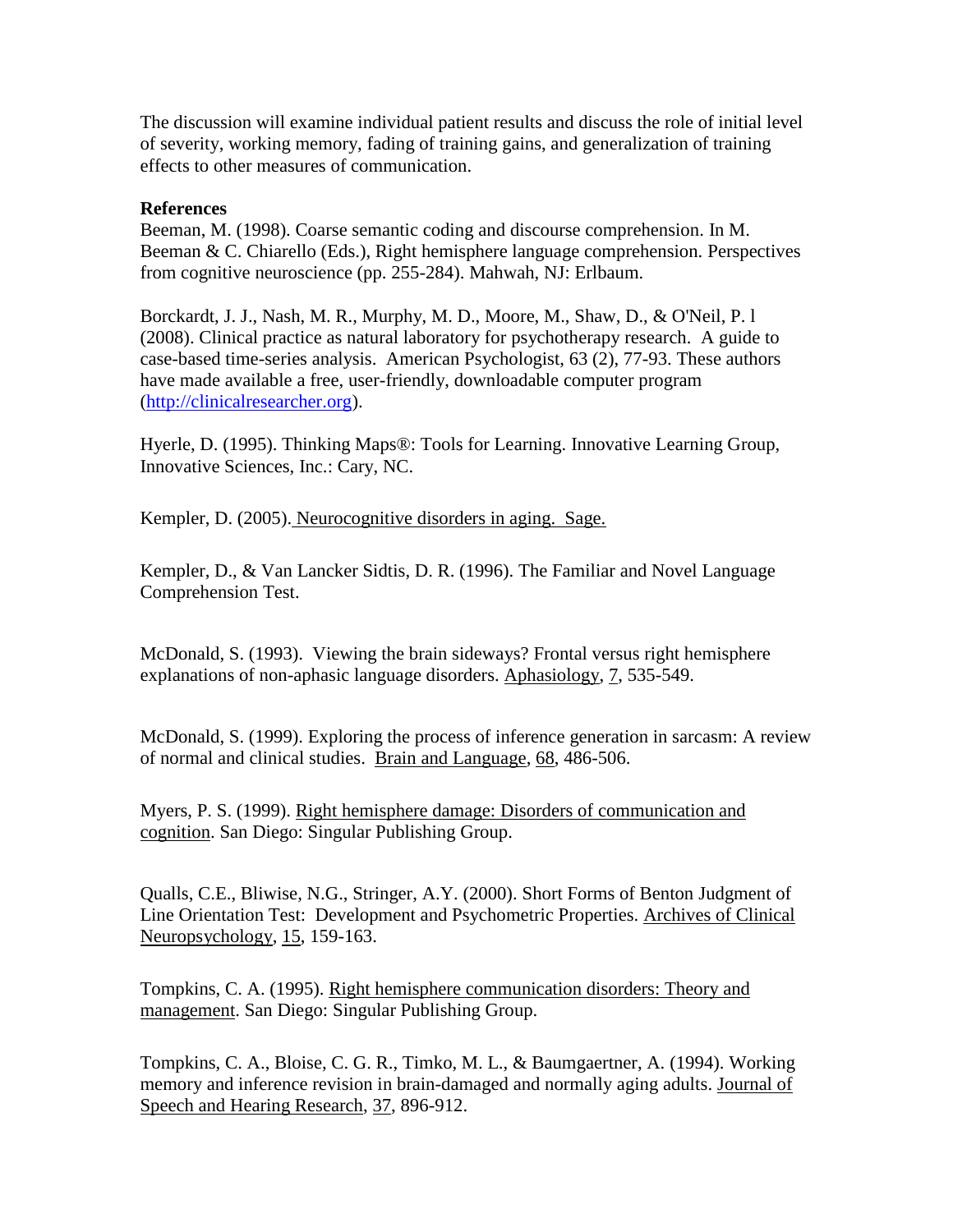| Patient | Age             | Gender | Years of  | <b>Initial GCS</b> |          | Time post onset Cognitive and Communication Features |
|---------|-----------------|--------|-----------|--------------------|----------|------------------------------------------------------|
|         |                 |        | Education |                    | (years)  | $+++++$                                              |
|         |                 |        |           |                    |          | Tompkins et al.1994                                  |
|         |                 |        |           |                    |          | $SPAN$ (max = 42)                                    |
|         |                 |        |           |                    |          | NC mean = $35.6(6.4x)$                               |
|         |                 |        |           |                    |          | Brain damaged mean $= 29.6$                          |
|         |                 |        |           |                    |          | (12.4x)                                              |
|         |                 |        |           |                    |          | Kempler & Van Lancker Sidtis, 1996<br>FANL-C         |
|         |                 |        |           |                    |          | Nonliteral Items ( $Max = 20$ ,                      |
|         |                 |        |           |                    |          | Brain damaged $m = 10.2$ )                           |
| $S-5$   | 44              | F      | 13        | Not available      |          | SPAN pre test: 38                                    |
|         |                 |        |           |                    | 7 years  | SPAN post test: 38                                   |
|         |                 |        |           |                    |          |                                                      |
|         |                 |        |           |                    |          | FANL-C pre test 20                                   |
|         |                 |        |           |                    |          | FANL-C post test 20                                  |
| $S-11$  | 31              | M      | 12        | 3                  | 10 years | SPAN pre test: 28                                    |
|         |                 |        |           |                    |          | SPAN post test: 37                                   |
|         |                 |        |           |                    |          |                                                      |
|         |                 |        |           |                    |          | FANL-C pre test:17                                   |
|         |                 |        |           |                    |          | FANL-C post test: 19                                 |
| $S-13$  | $\overline{35}$ | М      | 12        | $5-6$              | 2 years  | SPAN pre test: 28                                    |
|         |                 |        |           |                    |          | SPAN post test: 26                                   |
|         |                 |        |           |                    |          |                                                      |
|         |                 |        |           |                    |          | FANL-C pre test: 18                                  |
|         |                 |        |           |                    |          | FANL-C post test: 20                                 |
| $S-14$  | 54              | F      | 13        | $4 - 5$            | 20 years | SPAN pre test: 34                                    |
|         |                 |        |           |                    |          | SPAN post test: 35                                   |
|         |                 |        |           |                    |          |                                                      |
|         |                 |        |           |                    |          | FANL-C pre test:18                                   |
|         |                 |        |           |                    |          | FANL-C post test: 20                                 |
| $S-18$  | 48              | F      | 16        | Not available      | 14 years | SPAN pre test: 30                                    |
|         |                 |        |           |                    |          | SPAN post test: 38                                   |
|         |                 |        |           |                    |          |                                                      |
|         |                 |        |           |                    |          | FANL-C pre test:14                                   |
|         |                 |        |           |                    |          | FANL-C post test:18                                  |
| $S-19$  | 39              | M      | 12        | 3                  | 5 years  | SPAN pre test: 20                                    |
|         |                 |        |           |                    |          | SPAN post test: 29                                   |
|         |                 |        |           |                    |          |                                                      |
|         |                 |        |           |                    |          | FANL-C pre test:17                                   |
|         |                 |        |           |                    |          | FANL-C post test: 18                                 |
| $S-20$  | 50              | F      | 12        | 2T                 | 7 years  | SPAN pre test: 27                                    |
|         |                 |        |           |                    |          | SPAN post test: 37                                   |
|         |                 |        |           |                    |          |                                                      |
|         |                 |        |           |                    |          | FANL-C pre test: 16                                  |
|         |                 |        |           |                    |          | FANL-C post test: 17                                 |

# **Table 1: Patient Information and working memory and non literal language performance**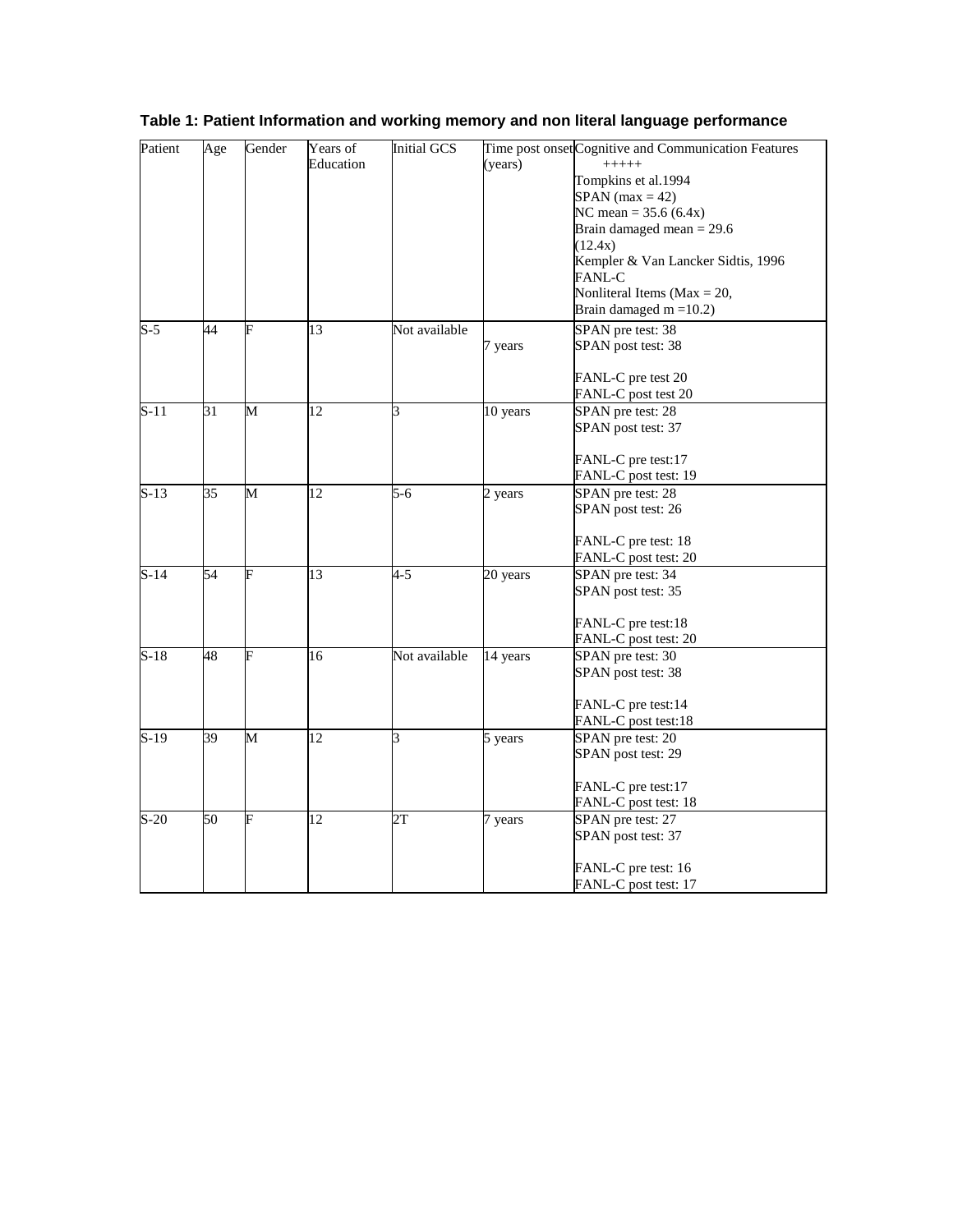| S <sub>5</sub>             |                                                         |                                    |
|----------------------------|---------------------------------------------------------|------------------------------------|
| Measure:                   | Metaphor interpretation                                 | Benton                             |
| Number                     |                                                         |                                    |
| of sessions:               | $N = 25$                                                | $N = 25$                           |
| Baseline mean:             | 33.7                                                    | 13.9                               |
| Post Initiation            |                                                         |                                    |
| of training mean:          | 38.7                                                    | 14.2                               |
| Std. error of est.         | 4.176                                                   | .907                               |
| 3 month follow up:         | N/A                                                     | N/A                                |
|                            | Simple r for training: .513, $p = .036$ (bootstrapping) | .151, $p=.530$ (bootstrapping)     |
| Simple r for Session: .577 |                                                         | .375                               |
| Regression:                | $R^2$ = .335, F (2,22) = 5.545,                         | $R^2 = .242$ , F (2,22) = 3.504,   |
|                            | $p = .011$                                              | $p = .048$                         |
| Session:                   | $\beta = .507$ , t (22) = 1.541,                        | $\beta = +0.886$ , t (22) = 2.520, |
|                            | $p = .138$                                              | $p = .019$                         |
| Training:                  | $\beta = +0.083$ , t (22) = .251,                       | $\beta = -.602$ , t (22) = -1.712, |
|                            | $p = .804$                                              | $p = .101$                         |
| Increase in $R^2$          |                                                         |                                    |
| due to training:           | .003                                                    | .000                               |
| Autocorrelation            |                                                         |                                    |
| of residuals:              | $-.030$                                                 | $-.096$                            |
|                            |                                                         |                                    |

# **Table 2: Regression and Bootstrapping/Simulation Results**

**S11** 

| Measure:                   | <b>Metaphor</b> interpretation                           | Benton                             |
|----------------------------|----------------------------------------------------------|------------------------------------|
| Number                     |                                                          |                                    |
| of sessions:               | $N=26$                                                   | $N = 25$                           |
| Baseline mean:             | 27.9                                                     | 14.2                               |
| Post Initiation            |                                                          |                                    |
| of training mean:          | 35.25                                                    | 15.125                             |
| 3 month follow up:         | N/A                                                      | N/A                                |
|                            | Simple r for training: .572, $p = .0075$ (bootstrapping) | $-0.085$ , p=.655 (bootstrapping)  |
| Simple r for Session: .376 |                                                          | $-.066$                            |
| Regression:                | $R^2 = .367$ , F (2,23) = 6.664,                         | $R^2 = .007$ , F (2,22) = .082,    |
|                            | $p = .005$                                               | $p = .922$                         |
| Session:                   | $\beta$ = -.368, t (23) = -1.192,                        | $\beta = +0.019$ , t (22) = .049,  |
|                            | $p = .245$                                               | $p = .961$                         |
| Training:                  | $\beta = +0.883$ , t (23) = +2.860,                      | $\beta = -.102$ , t (22) = -0.259, |
|                            | $p = .009$                                               | $p = .798$                         |
| Increase in $\mathbb{R}^2$ |                                                          |                                    |
| due to training:           | .353                                                     | .000                               |
| Autocorrelation            |                                                          |                                    |
| of residuals:              | -.286                                                    | .106                               |
|                            |                                                          |                                    |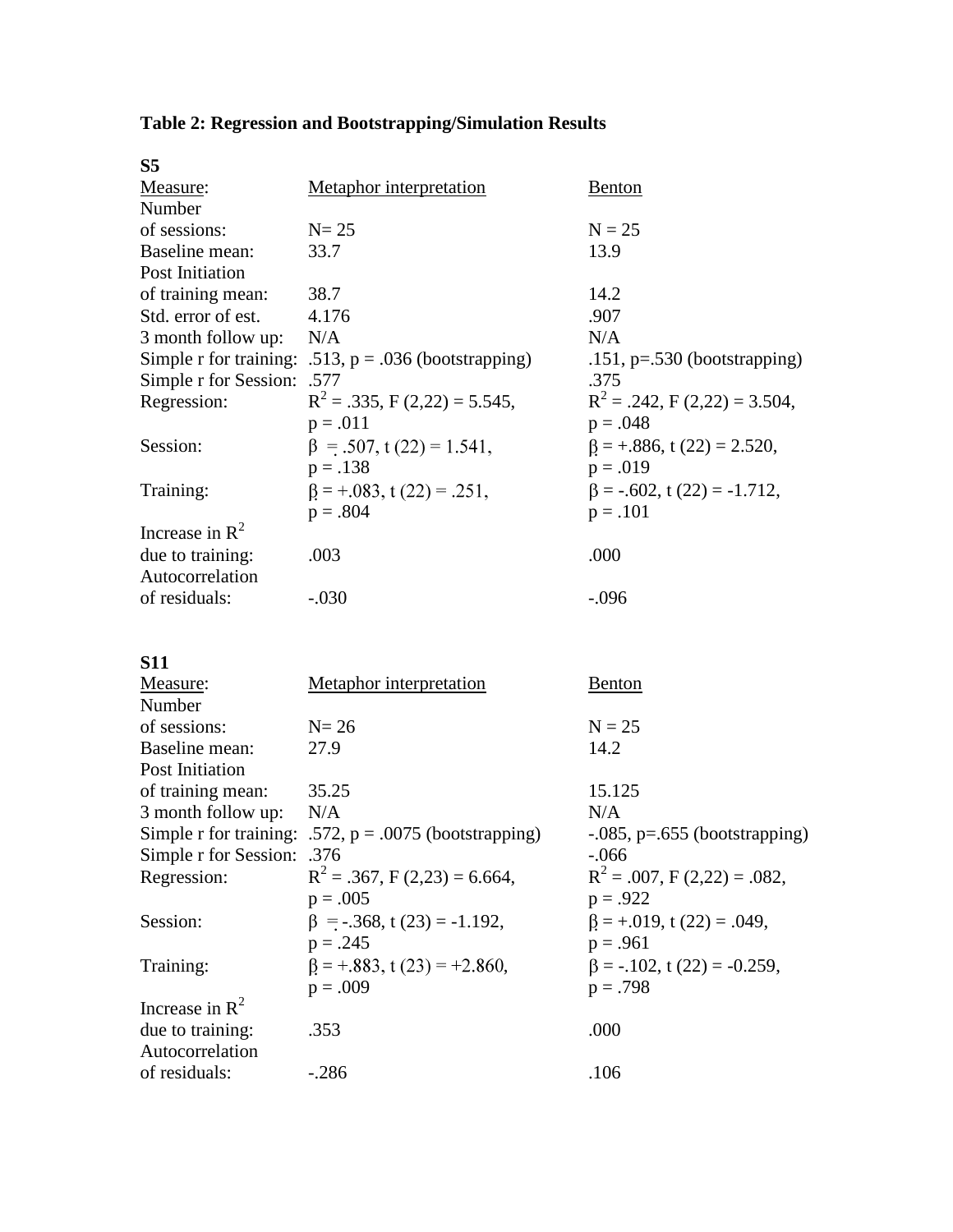| <b>S13</b>                 |                                                          |                                   |
|----------------------------|----------------------------------------------------------|-----------------------------------|
| Measure:                   | Metaphor interpretation                                  | <b>Benton</b>                     |
| Number                     |                                                          |                                   |
| of sessions:               | $N = 26$                                                 | $N = 26$                          |
| Baseline mean:             | 32.0                                                     | 12.5                              |
| Post Initiation            |                                                          |                                   |
| of training mean:          | 37.0                                                     | 12.3                              |
| Std. error of est.         | 4.201                                                    | 1.442                             |
| 3 month follow up:         | N/A                                                      | N/A                               |
|                            | Simple r for training: .524, $p = .0124$ (bootstrapping) | $-0.067$ , p=.683 (bootstrapping) |
| Simple r for Session: .448 |                                                          | $-.003$                           |
| Regression:                | $R^2 = .275$ , F (2,23) = 4.360,                         | $R^2 = .007$ , F (2,23) = .080,   |
|                            | $p = .025$                                               | $p = .923$                        |
| Session:                   | $\beta = .019$ , t (23) = .058,                          | $\beta$ = -.091, t (23) = -.236,  |
|                            | $p = .954$                                               | $p = .815$                        |
| Training:                  | $\beta = +0.508$ , t (23) = +1.508,                      | $\beta = .010$ , t (23) = .026,   |
|                            | $p = .138$                                               | $p = .980$                        |
| Increase in $\mathbb{R}^2$ |                                                          |                                   |
| due to training:           | .074                                                     | .007                              |
| Autocorrelation            |                                                          |                                   |
| of residuals:              | $-.196$                                                  | $-.153$                           |

**S14** 

| Measure:              | <b>Metaphor</b> interpretation                          | Benton                           |
|-----------------------|---------------------------------------------------------|----------------------------------|
| Number                |                                                         |                                  |
| of sessions:          | $N=23$                                                  | $N = 22$                         |
| Baseline mean:        | 35.7                                                    | 9.7                              |
| Post Initiation       |                                                         |                                  |
| of training mean:     | 40.8                                                    | 9.4                              |
| Std. error of est.    | 3.396                                                   | 1.188                            |
| 3 month follow up:    | N/A                                                     | N/A                              |
|                       | Simple r for training: .607, $p = .010$ (bootstrapping) | $-124$ , p=.706 (bootstrapping)  |
| Simple r for Session: | .631                                                    | $-.157$                          |
| Regression:           | $R^2 = .414$ , F (2,20) = 7.066,                        | $R^2 = .025$ , F (2,19) = .245,  |
|                       | $p = .005$                                              | $p = .785$                       |
| Session:              | $\beta$ = .415, t (20) = 1.240,                         | $\beta$ = -.195, t (19) = -.437, |
|                       | $p = .229$                                              | $p = .667$                       |
| Training:             | $\beta = +0.251$ , t (20) = .748,                       | $\beta = .044$ , t (19) = .098,  |
|                       | $p = .463$                                              | $p = .923$                       |
| Increase in $R^2$     |                                                         |                                  |
| due to training:      | .016                                                    | .000                             |
| Autocorrelation       |                                                         |                                  |
| of residuals:         | $-.269$                                                 | ???                              |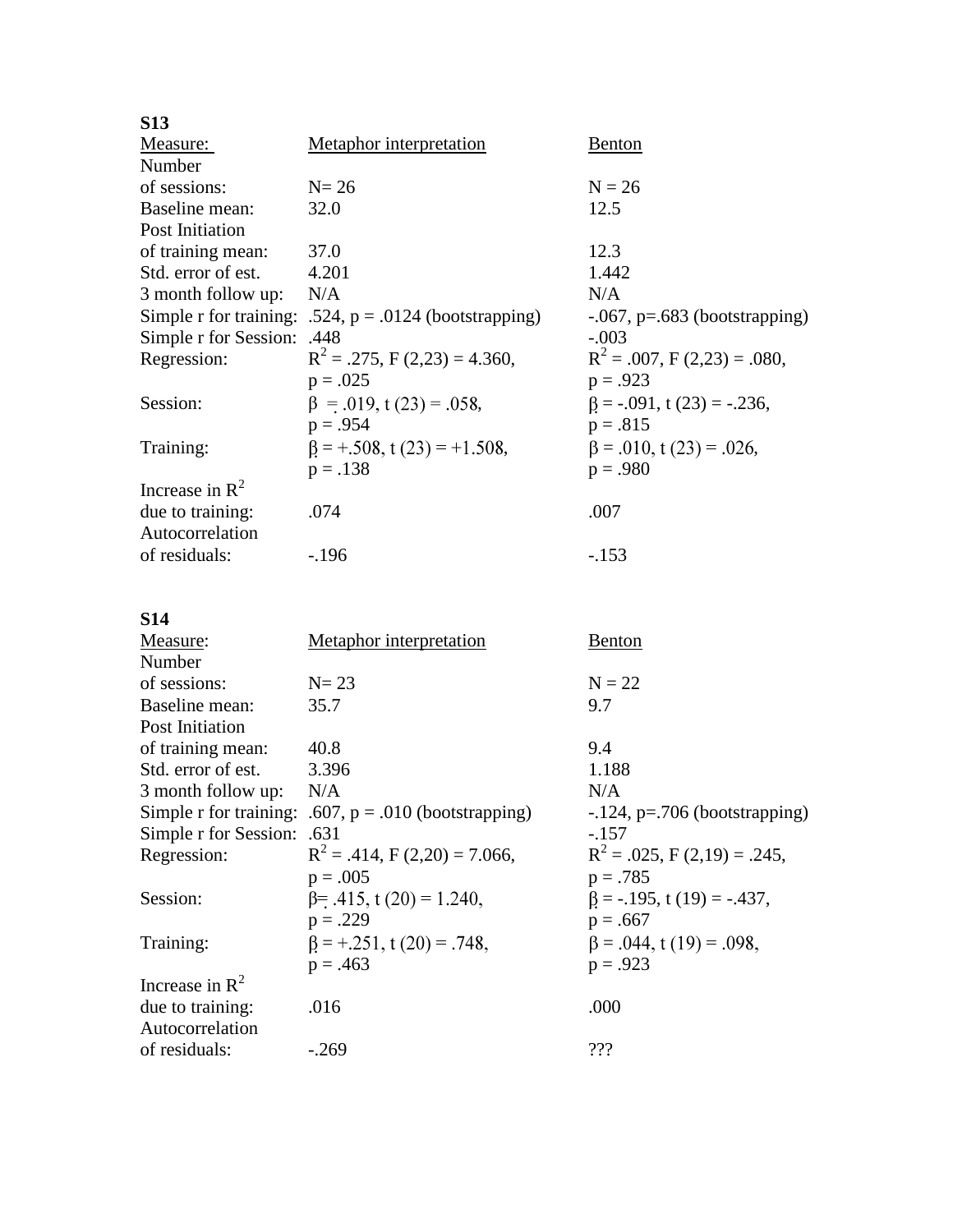| <b>S18</b>                 |                                                          |                                  |
|----------------------------|----------------------------------------------------------|----------------------------------|
| Measure:                   | Metaphor interpretation                                  | <b>Benton</b>                    |
| Number                     |                                                          |                                  |
| of sessions:               | $N=23$                                                   | $N = 23$                         |
| Baseline mean:             | 23.1                                                     | 8.8                              |
| Post Initiation            |                                                          |                                  |
| of training mean:          | 34.1                                                     | 9.4                              |
| 3 month follow up:         | N/A                                                      | 14                               |
|                            | Simple r for training: .822, $p = .0068$ (bootstrapping) | .292, $p=.256$ (bootstrapping)   |
| Simple r for Session: .618 |                                                          | .185                             |
| Regression:                | $R^2$ = .705, F (2,20) = 23.907,                         | $R^2 = .102$ , F (2,20) = 1.138, |
|                            | $p = .000$                                               | $p = .340$                       |
| Session:                   | $\beta$ = -.339, t (20) = -1.427,                        | $\beta$ = -.253, t (20) = -.610, |
|                            | $p = .169$                                               | $p = .549$                       |
| Training:                  | $\beta = +1.113$ , t (20) = +4.685,                      | $\beta = .510$ , t (20) = 1.230, |
|                            | $p = .000$                                               | $p = .233$                       |
| Increase in $R^2$          |                                                          |                                  |
| due to training:           | .323                                                     | .068                             |
| Autocorrelation            |                                                          |                                  |
| of residuals:              | $-.194$                                                  | .095                             |

# **S19**

| Measure:               | <b>Metaphor</b> interpretation   | Benton                                |
|------------------------|----------------------------------|---------------------------------------|
| Number                 |                                  |                                       |
| of sessions:           | $N = 29$                         | $N = 29$                              |
| Baseline mean:         | 28.9                             | 6.4                                   |
| Post Initiation        |                                  |                                       |
| of training mean:      | 32.4                             | 3.7                                   |
| Std. error of est.     | 5.316                            | 2.885                                 |
| 3 month follow up:     | N/A                              | N/A                                   |
| Simple r for training: | .309, $p = .114$ (bootstrapping) | $-0.358$ , p= $0.219$ (bootstrapping) |
| Simple r for Session:  | .324                             | $-.592$                               |
| Regression:            | $R^2 = .111$ , F (2,26) = 1.617, | $R^2 = .403$ , F (2,26) = 8.777,      |
|                        | $p = .218$                       | $p = .001$                            |
| Session:               | $\beta$ = .217, t (26) = .666,   | $\beta$ = -.925, t (26) = -3.460,     |
|                        | $p = .511$                       | $p = .002$                            |
| Training:              | $\beta = .130$ , t (26) = .398,  | $\beta = .404$ , t (26) = 1.511,      |
|                        | $p = .694$                       | $p = .143$                            |
| Increase in $R^2$      |                                  |                                       |
| due to training:       | .006                             | .053                                  |
| Autocorrelation        |                                  |                                       |
| of residuals:          | $-.004$                          | .052                                  |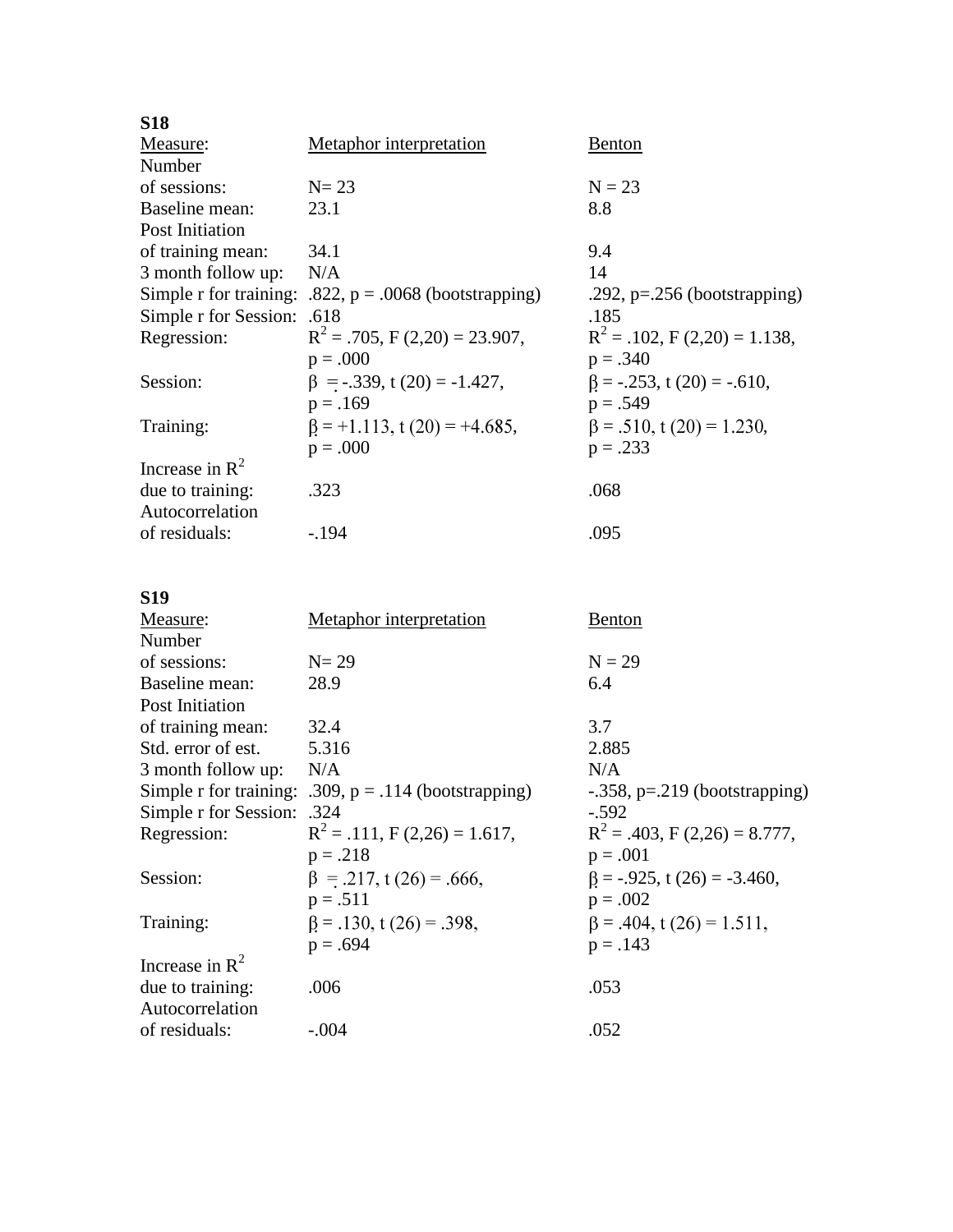| <b>S20</b>                 |                                                         |                                  |
|----------------------------|---------------------------------------------------------|----------------------------------|
| Measure:                   | <b>Metaphor</b> interpretation                          | <b>Benton</b>                    |
| Number                     |                                                         |                                  |
| of sessions:               | $N = 34$                                                | $N = 34$                         |
| Baseline mean:             | 35.4                                                    | 8.6                              |
| Post Initiation            |                                                         |                                  |
| of training mean:          | 39.0                                                    | 9.4                              |
| Std. error of est.         | 5.516                                                   | 1.615                            |
| 3 month follow up:         | N/A                                                     | N/A                              |
|                            | Simple r for training: .311, $p = .119$ (bootstrapping) | .240, $p=182$ (bootstrapping)    |
| Simple r for Session: .188 |                                                         | .351                             |
| Regression:                | $R^2 = .119$ , F (2,31) = 2.095,                        | $R^2 = .136$ , F (2,31) = 2.439, |
|                            | $p = .140$                                              | $p = .104$                       |
| Session:                   | $\beta$ = -.285, t (31) = .883,                         | $\beta = .537$ , t (31) = 1.679, |
|                            | $p = .384$                                              | $p = .103$                       |
| Training:                  | $\beta = .554$ , t (31) = 1.717,                        | $\beta$ = -.218, t (31) = -.683, |
|                            | $p = .096$                                              | $p = .500$                       |
| Increase in $R^2$          |                                                         |                                  |
| due to training:           | .115                                                    | .013                             |
| Autocorrelation            |                                                         |                                  |
| of residuals:              | .086                                                    | $-.059$                          |